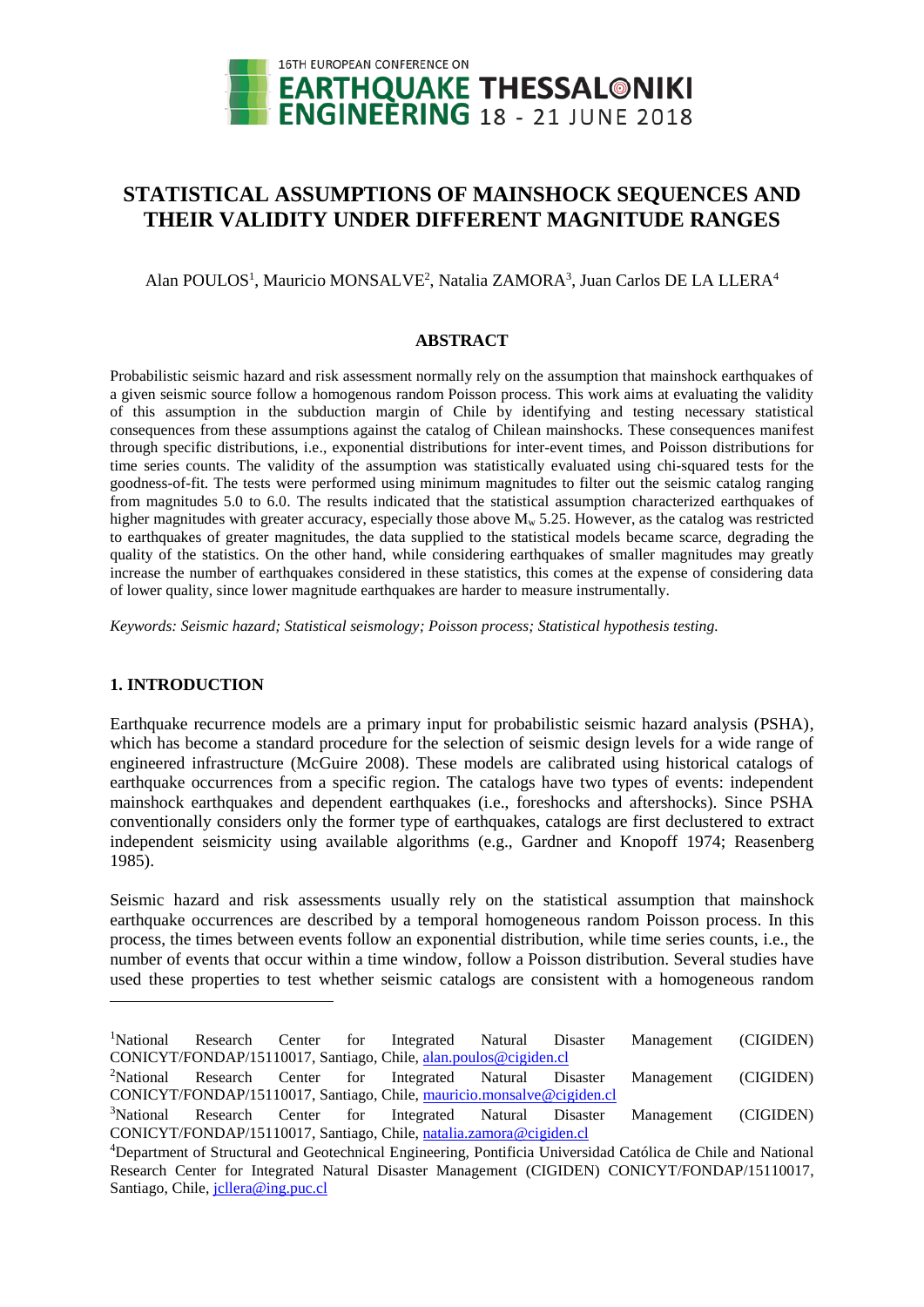Poisson process (e.g., Gardner and Knopoff 1974; Michael 1997; Luen and Stark 2012). Other works compared the adequacy of alternative statistical distributions for describing seismicity, especially in relation to the time between successive earthquakes (e.g., Wang and Kuo 1998; Chen et al. 2013).

This work seeks to evaluate the validity of the Poissonian assumption under different magnitude intervals, especially with respect to the minimum magnitude chosen. The geographical region where this study is carried out corresponds to the subduction margin along the Pacific coast line of Chile. A catalog of mainshocks events was built in the region by integrating information from several different sources. An earthquake recurrence model was developed using the declustered catalog, and the tests were used to verify if the distribution of inter-event times and the distribution of the number of events occurring in a time window are Poissonian.

#### **2. DEVELOPMENT OF THE RECURRENCE MODEL**

The area of study is the Chilean subduction margin between the Nazca and South American plates, which converge at a rate of about 68 mm/year. Figure 1 shows a cross section of the subduction zone with the different types of earthquakes that affect the country. Interface events occur in the boundary between the oceanic (Nazca) plate and the continental (South American) plate, and can reach very large magnitudes, as evidenced by the 1960  $M_w$  9.5 Valdivia earthquake and the more recent 2010  $M_w$ 8.8 Maule earthquake. Intraslab events occur in the oceanic plate at depths that are usually greater than 60 km. These earthquakes can generate significant damage and casualties, as was the case for the 1939 M<sup>w</sup> 7.8 Chillan earthquake, the deadliest earthquake in Chilean history. Other earthquakes occur in geological faults located on the continental plate. These Crustal earthquakes are less numerous than interface and intraslab events, and affect smaller geographical regions. Finally, outer-rise events occur in the oceanic plate to the west of the oceanic trench with little effect on the continent, but with the potential to generate tsunamis.



Figure 1. Cross section of the Chilean subduction zone at latitude -33° showing the different types of earthquakes. Black dots represent the hypocenters of earthquakes from the USGS ComCat catalog that occurred between latitude -34° and -32°.

This study only considers interface and intraslab events since they are by far the most numerous, and hence, enable better statistical testing. Moreover, they are the most relevant for engineering purposes. Figure 2a shows the geographical areas (zones) where these earthquakes occur, which were obtained using the slab geometry proposed by Hayes et al. (2012). The interface zone extends from the oceanic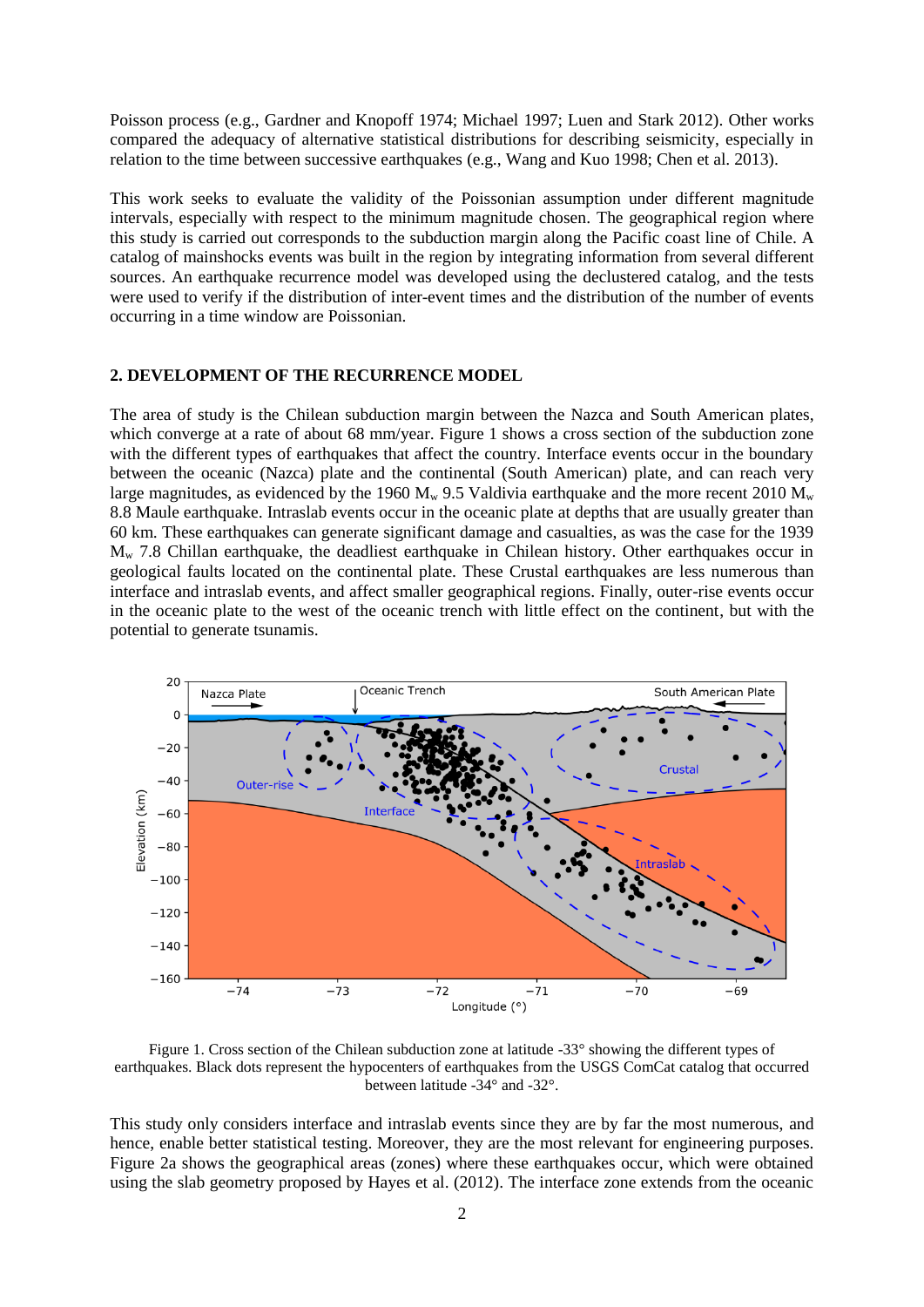trench to the contour line of the slab corresponding to a depth of 60 km, while the intraslab zone ranges from the contour lines of depths 60 and 160 km.



Figure 2. (a) Geometry the interplate and intraslab subduction zone of Chile. Calibrated Gutenberg-Richter laws for: (b) interplate and (c) intraslab earthquakes.

The input earthquake catalog was constructed by merging two publicly available catalogs, the USGS ComCat catalog (USGS 2017) and the ISC Bulletin (International Seismological Centre 2017). The events cover from 1902 to the end of 2016. Duplicate events were identified when two conditions were met simultaneously, the difference between event times was less than 16 s and the difference in epicentral distances was less than 100 km. The information from the ComCat catalog was used in these cases. The moment magnitude scale  $(M_w)$  was used in this study since it is widely used in ground motion prediction models, which are also required for PSHA. When  $M_w$  for an event was unavailable, it was estimated from a linear regression that relates  $M_w$  with another magnitude scale  $(M_s, M_L, \text{ or }$  $M_b$ ), also derived from the same data, but using events were  $M_w$  and another magnitude scale was reported. Events with magnitude less than 5 after homogenization were removed from the analysis since this is the magnitude threshold for which the seismic catalog is complete since the year 1974, and also represents a meaningful threshold for most engineering purposes.

Dependent seismicity (foreshocks and aftershocks) were removed from the catalog using the declustering algorithm proposed by Knopoff et al. (1982), which removes events in a space-time window around mainshocks. The remaining events after declustering were classified as interface and intraslab using these zones. However, events originating from crustal faults were removed from the analysis. These events were identified using the focal mechanism from the global CMT catalog (Ekström et al. 2012) when available; and if not, they were identified by occurring in the upper part of the slab and at a depth shallower than 40 km.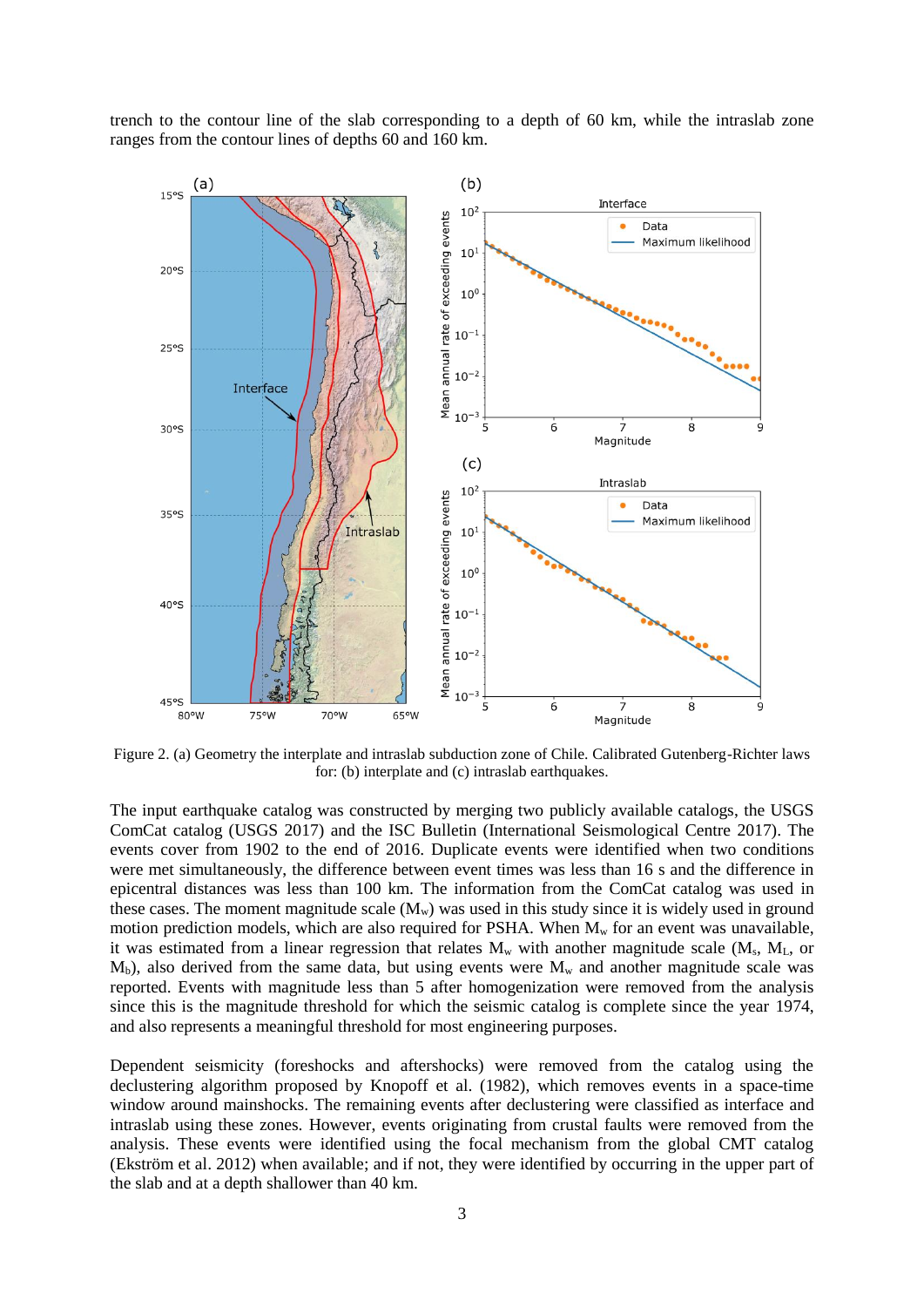The mean annual rate of earthquakes that surpasses a given magnitude  $m$  in a certain geographical region is described by a Gutenberg-Richter (G-R) law (Gutenberg and Richter, 1944):

$$
\lambda_M(m) = 10^{a-bm} \tag{1}
$$

where  $\alpha$  and  $\dot{b}$  are calibration parameters. These G-R parameters were computed using the methodology proposed by Weichert (1980), which uses a maximum likelihood estimation that considers unequal observation time windows for different magnitude ranges. These differences arise from the fact that the instrumentation density has improved the ability to sense lower magnitude earthquakes over time. The observation periods were estimated with the methodology proposed by Stepp (1972). The resulting recurrence parameters are shown in Table 1, and the fit between the calibrated G-R laws and the catalog is shown in Figures 2b and 2c for interplate and intraslab seismic events, respectively.

Table 1. Gutenberg-Richter parameters calibrated for the interface and intraslab zones.

| Zone                 | Number of events | я         |           |
|----------------------|------------------|-----------|-----------|
| Subduction interface | 1030             |           | 5.71 0.90 |
| Subduction intraslab | 1398             | 6.56 1.04 |           |

# **3. STATISTICAL TESTS**

The assumption that mainshock sequences follow a random Poisson process was tested statistically. The adequacy of this process was assessed by plotting and testing the temporal distribution of the events, and filtering by different minimum  $M_w$  magnitudes. As stated before, in a homogeneous Poisson process, the times between events theoretically follow an exponential distribution, while time series counts follow a Poisson distribution. In addition, the events should occur independently from each other, which means that the data cannot exhibit seasonality, trends, or any other temporal associations. The latter was not tested in this work.

Visual assessments of the distributions of the inter-event times and time series counts were carried out by plotting their probability-probability plots (pp-plots) and histograms. In a pp-plot, the empirical cumulative probability of the data points is compared against their theoretical cumulative probability, which was estimated using maximum likelihood. When the empirical and theoretical probabilities match, the dotted points in the pp-plot form a diagonal line.

The distributions of the subduction interface and intraslab earthquakes are depicted in Figure 3 and Figure 4, respectively. From left to right, the Figures shows the pp-plot for the inter-event times, the histogram of the inter-event times, the pp-plot for the time series counts, and the histogram of the time series counts. From top to bottom, the minimum magnitudes considered range from 5.0 to 6.0. The histogram plots were designed to best portray the probability distributions. For the exponential distribution (inter-event times), the histogram window spanned from zero to three times the theoretical average inter-event time  $(1/\lambda)$ , in which the observed inter-event times were discretized into ten bins of equal width. The values of  $1/\lambda$  are provided in the plots in days. For the Poisson distribution (time series counts), the histograms were centered on the average rate of the series  $(\lambda t)$ , where the interval window *t* was selected so that the most populated bin considered, at least, 8 observations.

The pp-plots show that the exponential distribution closely resembles inter-event times, something which is confirmed by the histograms. The counts, however, do not match well a Poisson distribution if the minimum magnitude is 5.0. Indeed, the corresponding pp-plot shows a sinusoidal line. This is corrected by considering a minimum magnitude of 5.25. However, as the minimum magnitude increases, the adequacy of the Poisson distribution becomes difficult to assess, due to the decrease in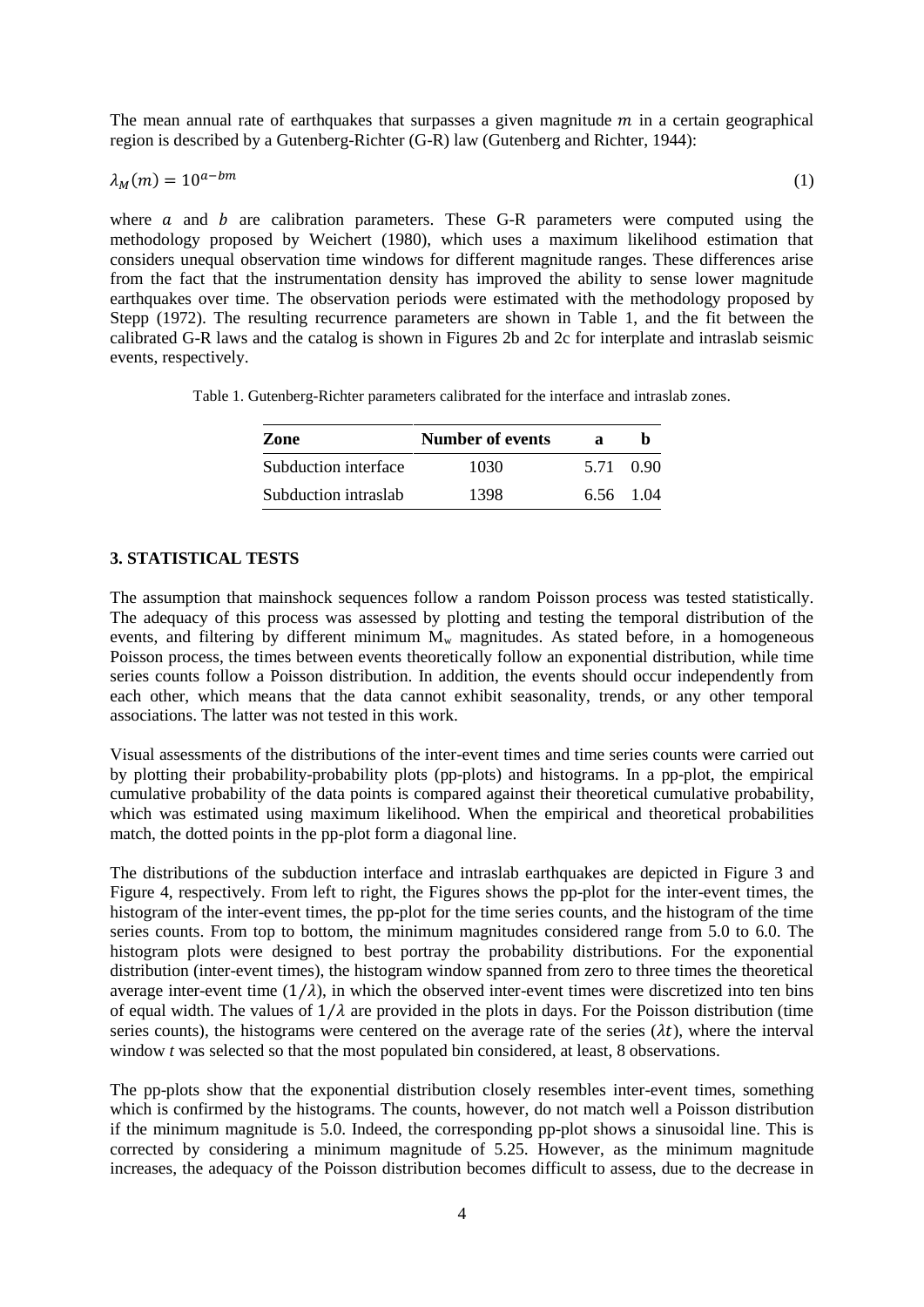

the number of data points. For minimum magnitudes above  $M_W$  6.0, it was even difficult to visualize.

Figure 3. Visualization of the distributions of inter-event times and time series counts for the subduction interface zone, for minimum magnitudes  $M_w$  (a) 5.0, (b) 5.25, (c) 5.5, (d) 5.75, and (e) 6.0.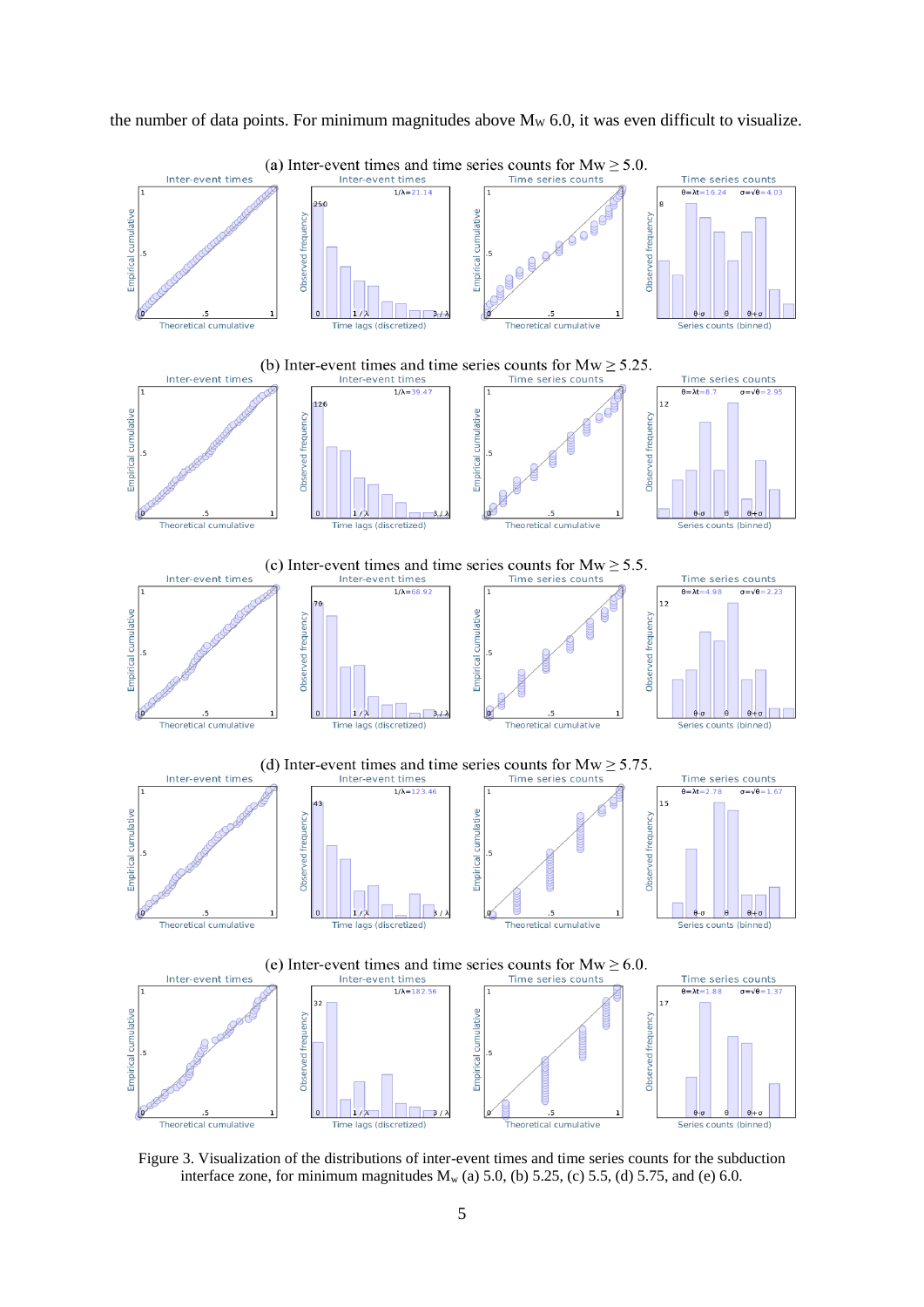

Figure 4. Visualization of the distributions of inter-event times and time series counts for the subduction intraslab zone, for minimum magnitudes  $Mw$  (a) 5.0, (b) 5.25, (c) 5.5, (d) 5.75, and (e) 6.0.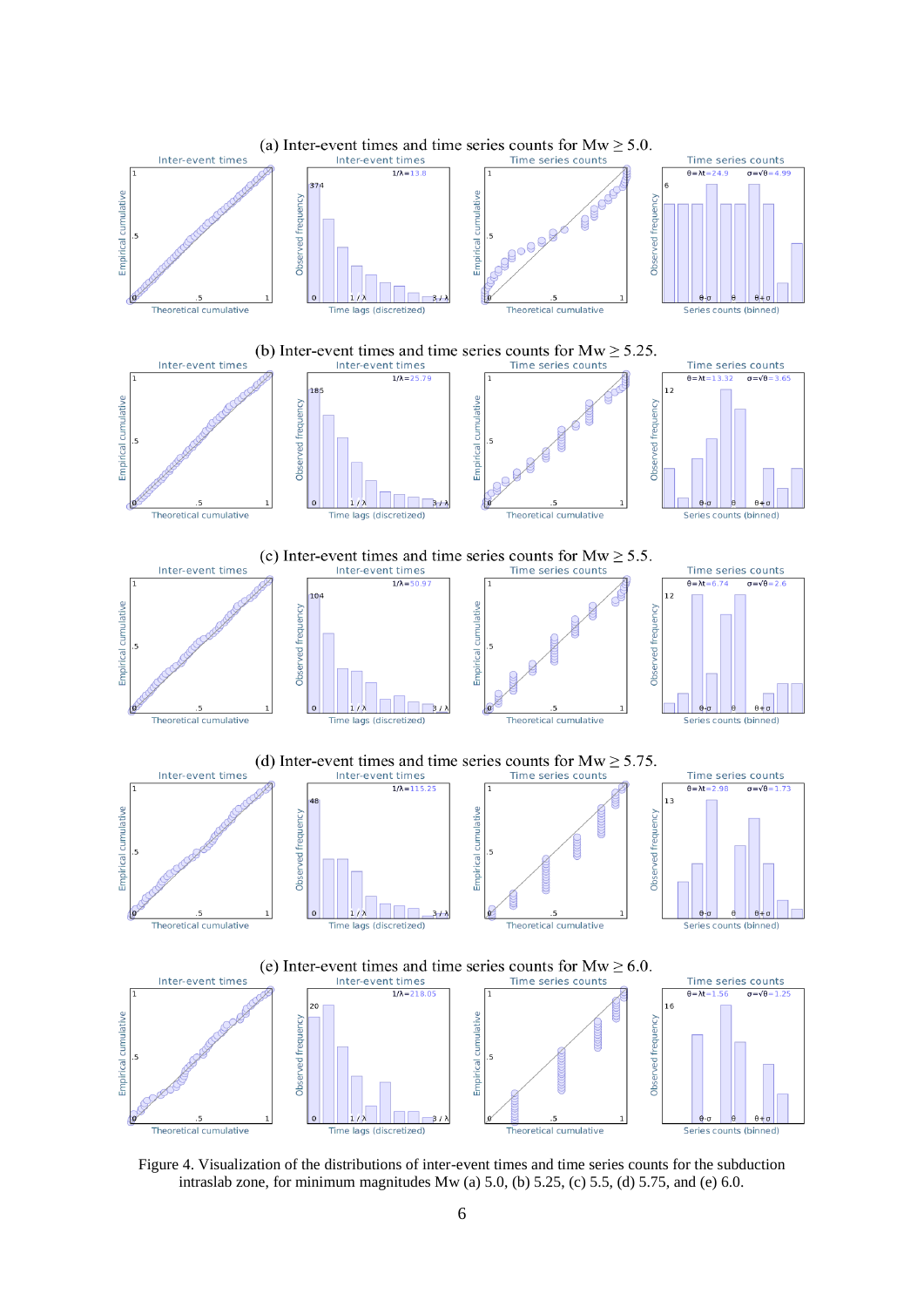While visual assessment of distributions is useful, it must be accompanied by proper tests of the goodness-of-fit. Table 2 shows the p-values of this goodness-of-fit test for the exponential and Poisson distributions, using both interface and intraslab seismicity. The chi-squared test was used to compare the empirical and theoretical distributions. For the exponential distribution, the bins were constructed following the theoretical cumulative distribution, with upper bounds 0.1, 0.2, …, and 1.0. For the Poisson distribution, the events were binned in quarters, with theoretically low-probability  $\langle 0.1 \rangle$ adjacent bins being merged together to make the test more robust to tail instabilities.

|               | <b>Interface</b>   |                | <b>Intraslab</b>   |                |
|---------------|--------------------|----------------|--------------------|----------------|
| Minimum $M_w$ | <b>Exponential</b> | <b>Poisson</b> | <b>Exponential</b> | <b>Poisson</b> |
| 5.00          | 0.521              | 0.110          | 0.808              | 0.005          |
| 5.25          | 0.778              | 0.741          | 0.725              | 0.481          |
| 5.50          | 0.467              | 0.425          | 0.427              | 0.488          |
| 5.75          | 0.278              | 0.218          | 0.627              | 0.990          |
| 6.00          | 0.329              | 0.689          | 0.815              | 0.876          |

Table 2. p-values of the goodness-of-fit tests when filtering the earthquakes by different minimum magnitudes.

Generally speaking, the results presented in Table 2 are consistent with the distributions shown in Figures 3 and 4. The Poisson distribution for time series counts is rejected for the intraslab seismicity when the minimum magnitude is 5.0. The fit improves as the minimum magnitude increases. However, while the distributions appear more Poissonian for high minimum magnitudes, fewer observations are available for statistical testing, and hence the results are less conclusive. The exponential distributions for inter-event times were not rejected, regardless of the minimum magnitude.

#### **4. CONCLUSIONS**

This article tests the Poissonian nature of the mainshock earthquakes in the Chilean subduction margin. The mainshock catalog was homogenized to moment magnitude, declustered to remove dependent seismicity, and classified into interface and intraslab events along the subduction margin. Gutenberg-Richter parameters were fitted to both zones considering unequal observation time windows for different magnitude ranges.

The hypothesis that the occurrence of mainshock interface and intraslab earthquakes follow a Poisson process was tested statistically for different minimum magnitudes from 5.0 to 6.0. In general, interevent times closely follow an exponential distribution as it should theoretically for a Poisson process. However, distributions get distorted as the minimum earthquake magnitude for the analysis increases due to less data availability. Counts are also consistent with a Poisson distribution for minimum earthquake magnitudes in the range of 5.25 and 6.0, and less so for a minimum magnitude of 5.0. No significant changes in the results are observed between interface and intraslab events. In conclusion, results of this study suggest that the hypothesis of a homogeneous Poisson random process is consistent for mainshock earthquake sequences of minimum magnitudes greater than 5.25.

There are several specific modeling assumptions that limit the conclusions of this work. First, other earthquake declustering algorithms are also used in the literature, such as the link-based algorithm proposed by Reasenberg (1985). Previous studies have shown that these methods have an impact on the results of statistical tests (e.g., Luen and Stark 2012). Furthermore, only one interface zone and one intraslab zone were used for the tests; however, these zones are usually partitioned into smaller zones with similar seismicity rates for use in PSHA, which could also change the test results presented.